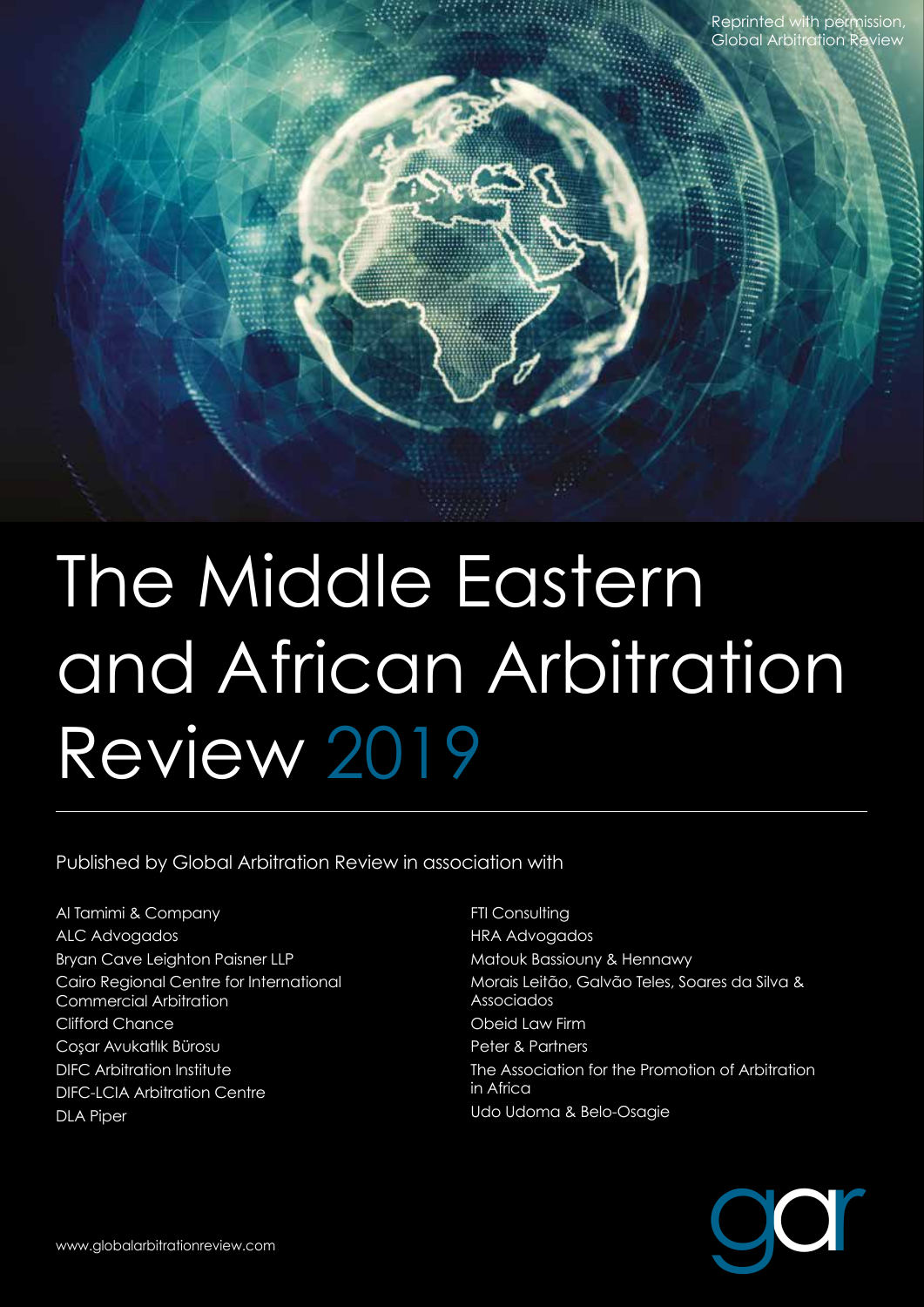A Global Arbitration Review Special Report

Reproduced with permission from Law Business Research Ltd This article was first published in April 2019 For further information please contact Natalie.Clarke@lbresearch.com

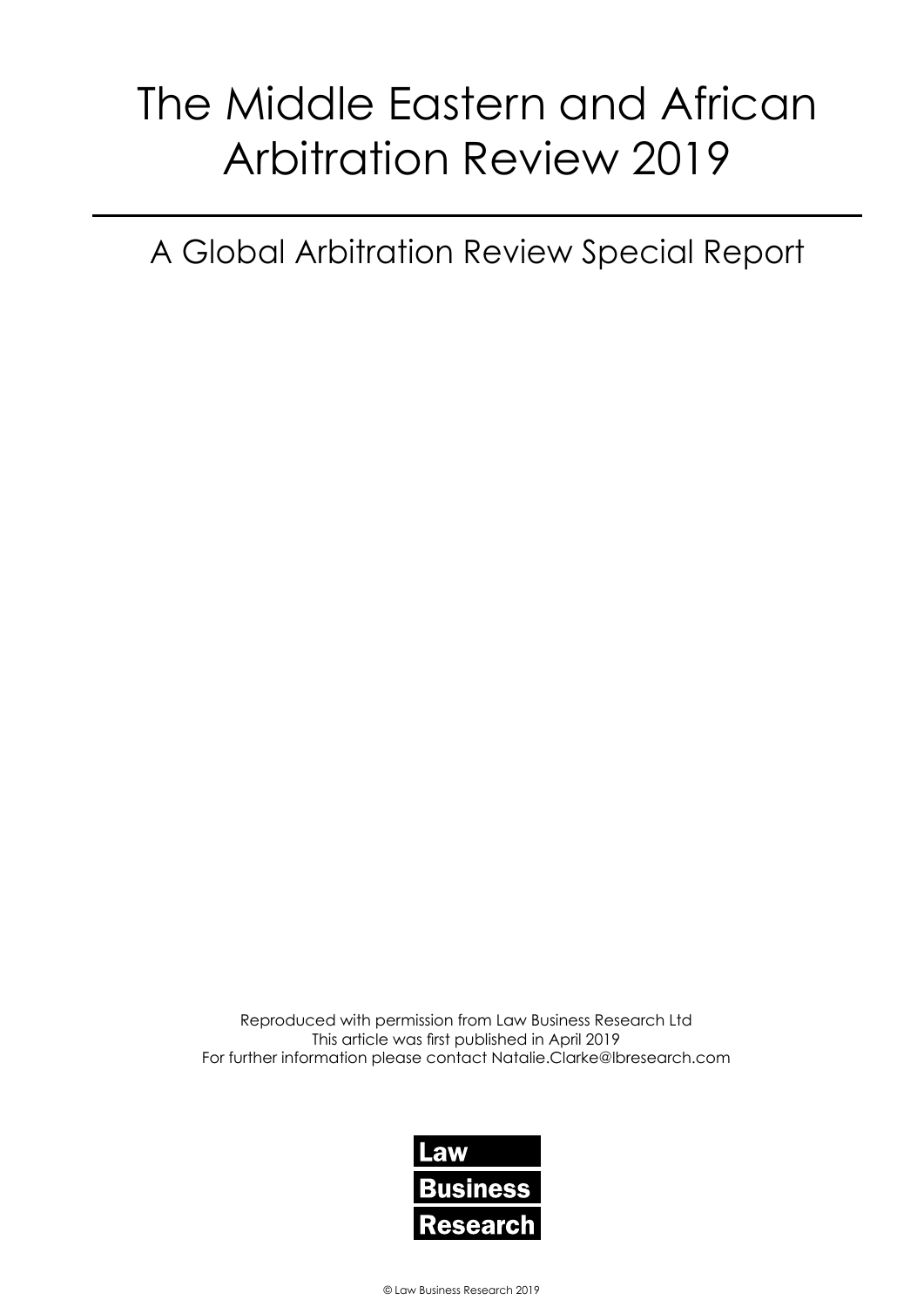**Account manager** Sophia Durham

**Head of production** Adam Myers **Editorial coordinator** Hannah Higgins **Deputy head of production** Simon Busby **Production editor Harry Turner Chief subeditor** Jonathan Allen **Subeditor** Janina Godowska

**Publisher** David Samuels

**Cover image credit** iStock.com/blackdovfx

#### **Subscription details**

To subscribe please contact: Global Arbitration Review 87 Lancaster Road London, W11 1QQ United Kingdom Tel: +44 20 3780 4134 Fax: +44 20 7229 6910 subscriptions@globalarbitrationreview.com

No photocopying. CLA and other agency licensing systems do not apply. For an authorised copy, contact nadine.radcliffe@globalarbitrationreview.com.

The information provided in this publication is general and may not apply in a specific situation. Legal advice should always be sought before taking any legal action based on the information provided. This information is not intended to create, nor does receipt of it constitute, a lawyer–client relationship. The publishers and authors accept no responsibility for any acts or omissions contained herein. Although the information provided is accurate as of April 2019, be advised that this is a developing area.

ISBN: 978-1-83862-214-5

© 2019 Law Business Research Limited

Printed and distributed by Encompass Print Solutions Tel: 0844 2480 112

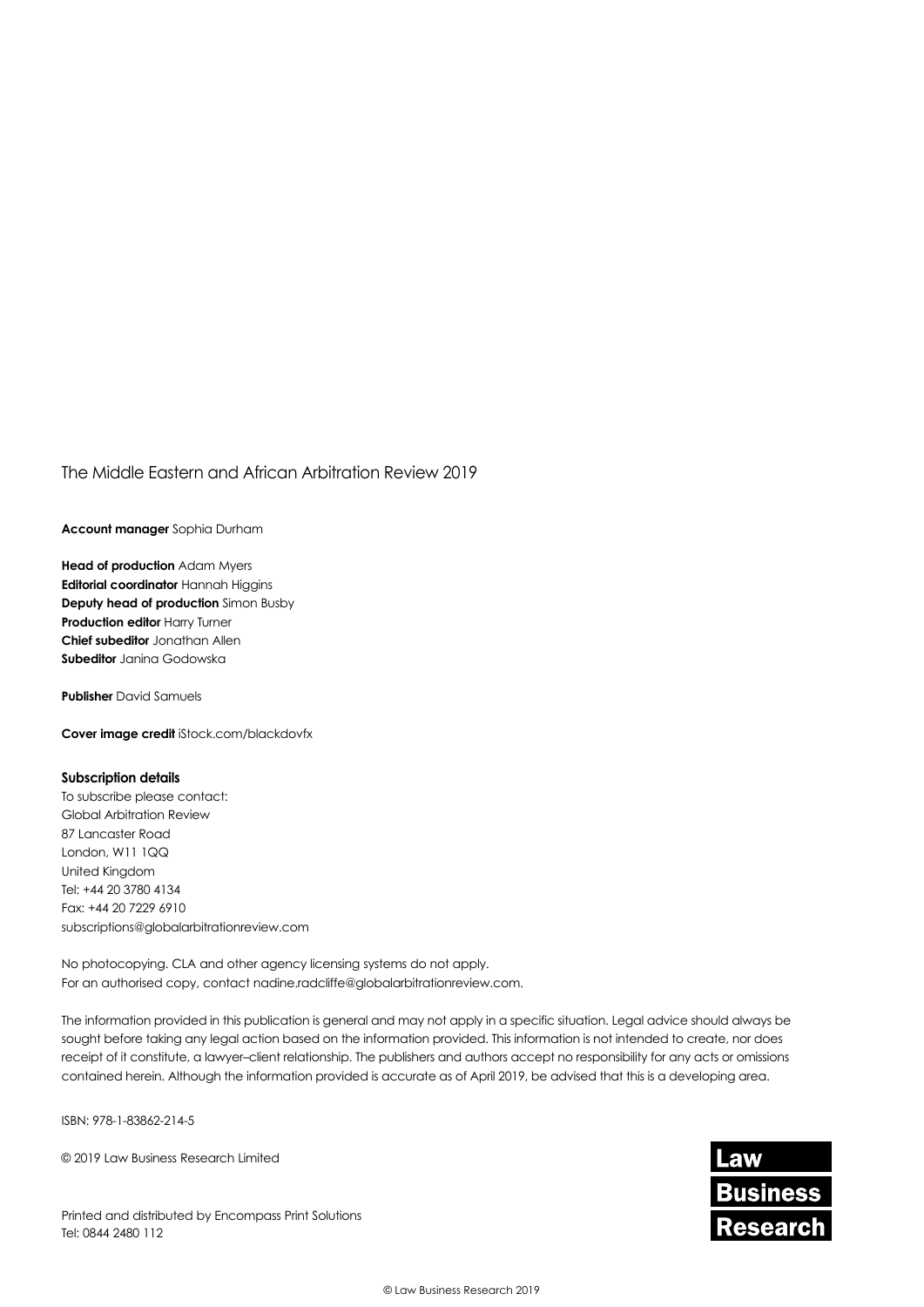# A Global Arbitration Review Special Report

### Published in association with:

Al Tamimi & Company

ALC Advogados

Bryan Cave Leighton Paisner LLP

Cairo Regional Centre for International Commercial Arbitration

Clifford Chance

Coşar Avukatlık Bürosu

DIFC Arbitration Institute

DIFC-LCIA Arbitration Centre

DLA Piper

FTI Consulting

HRA Advogados

Matouk Bassiouny & Hennawy

Morais Leitão, Galvão Teles, Soares da Silva & Associados

Obeid Law Firm

Peter & Partners

The Association for the Promotion of Arbitration in Africa

Udo Udoma & Belo-Osagie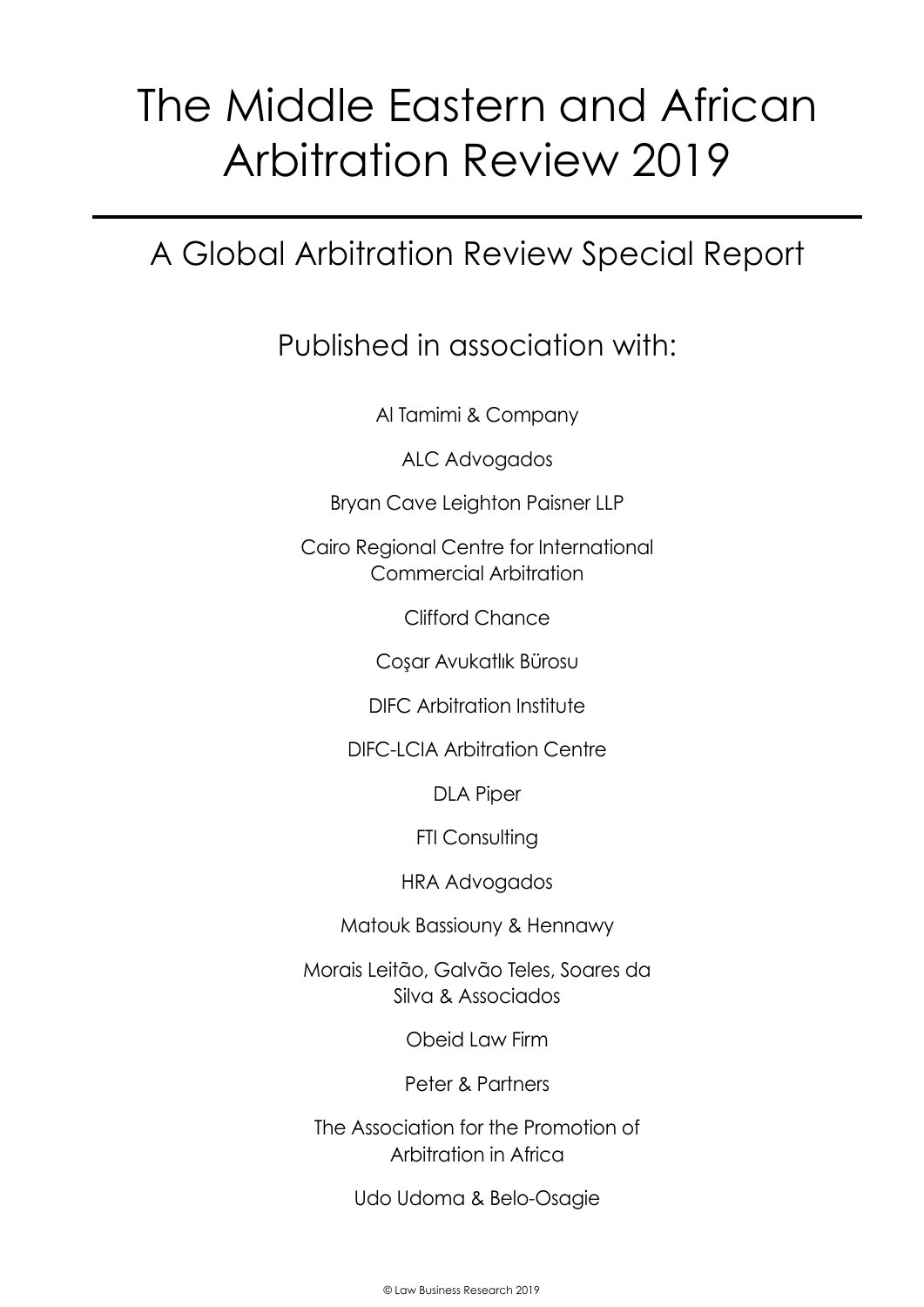Preface .....................................................................vi

#### **Overviews**

CRCICA Overview..................................................1 **Ismail Selim and Dalia Hussein** Cairo Regional Centre for International Commercial Arbitration

DIFC-LCIA Arbitration Overview ...........................6 **Alec Emmerson, Robert Stephen, Matthew Harley and Katy Hacking**

Energy Arbitrations in the Middle East...............10 **Thomas R Snider, Jane Rahman and Khushboo Shahdadpuri** Al Tamimi & Company

Expert Evidence....................................................18 **Daniel Greineder** Peter & Partners

For Beta or Worse: The Small Number that can make a Big Difference to Valuation and Damages Assessments ........................................24 **Steve Harris, James Church-Morley, Ting Ting Liew and Quan Wei Koa FTI Consulting** 

Mining Arbitrations in Africa ................................30 **Audley Sheppard QC and Louis-Alexis Bret** Clifford Chance

Recent Developments in OHADA Arbitration..............................................................37 **Gaston Kenfack Douajni** The Association for the Promotion of Arbitration in Africa

Recent Trends in Investment Arbitration in Africa..................................................................41 **Théobald Naud, Ben Sanderson and Andrea Lapunzina Veronelli** DLA Piper

#### **Country chapters**

| Filipe Vaz Pinto, Ricardo do Nascimento Ferreira and |
|------------------------------------------------------|
| <b>Renata Valenti</b>                                |
| Morais Leitão, Galvão Teles, Soares da Silva &       |
| Associados and ALC Advogados                         |
|                                                      |
| Amr Abbas and John Matouk                            |
| Matouk Bassiouny & Hennawy                           |
|                                                      |
| Nayla Comair-Obeid                                   |
| Obeid Law Firm                                       |
|                                                      |
| Filipe Vaz Pinto, Joana Galvão Teles and             |
| <b>Paula Duarte Rocha</b>                            |
| Morais Leitão, Galvão Teles, Soares da Silva &       |
| Associados and HRA Advogados                         |
|                                                      |
| <b>Uzoma Azikiwe and Festus Onyia</b>                |
| Udo Udoma & Belo-Osagie                              |
|                                                      |
| Utku Coşar, Ipek Sumbas Çorakçı and Hakan Yakışık    |
| Coşar Avukatlık Bürosu                               |
| United Arab Emirates<br>91                           |
| <b>Charles Lilley and Anna Gee</b>                   |
| Bryan Cave Leighton Paisner LLP                      |
|                                                      |
|                                                      |
|                                                      |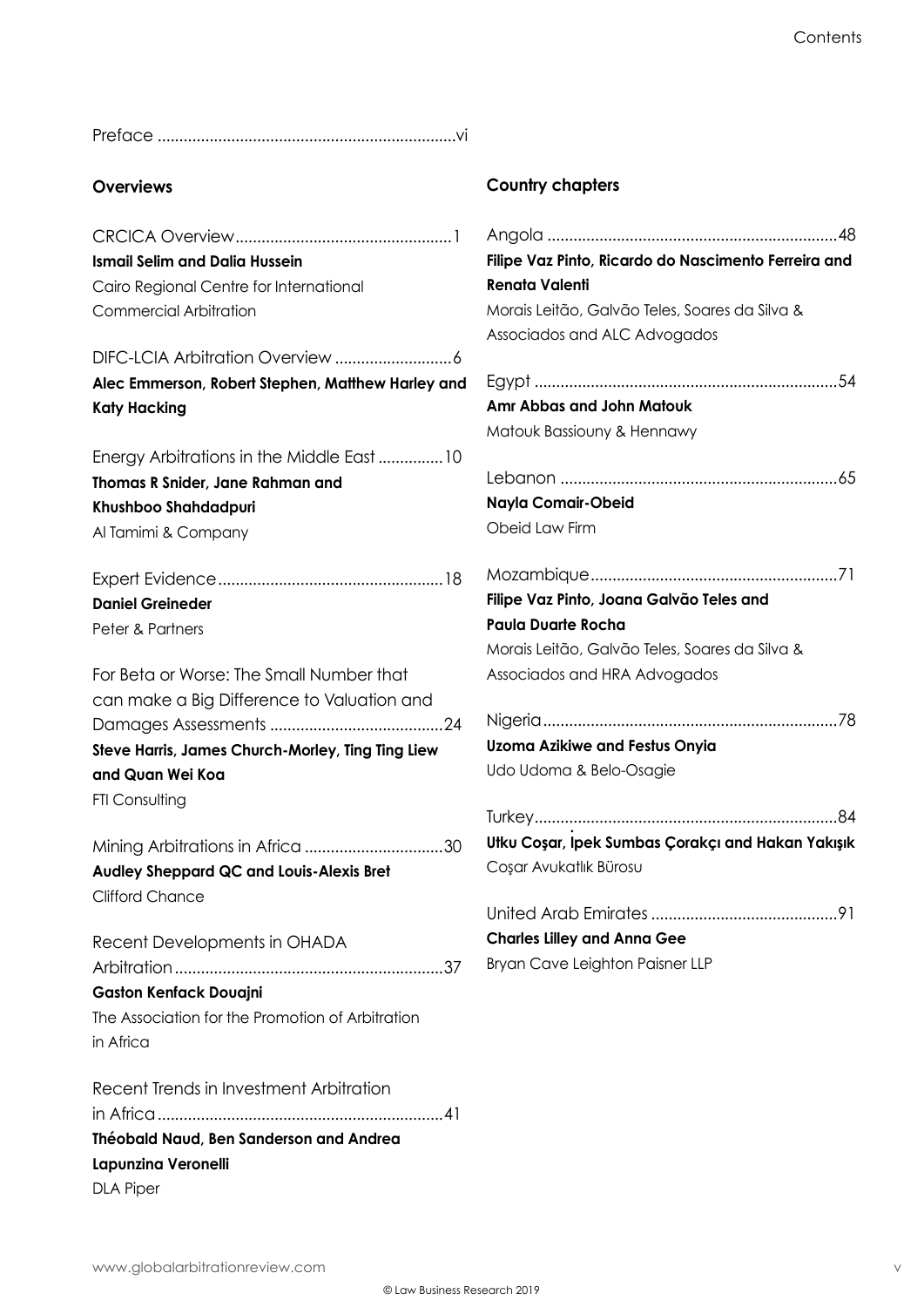*Global Arbitration Review* is the leading resource on international arbitration news and community intelligence, read by leading lawyers, academics, economic consultants, arbitration centres and in-house counsel. We deliver on-point daily news, surveys and features, which give our subscribers the most readable explanation of all the cross-border developments that matter. In the past year, we have published exclusive interviews with judges around the world, unearthed nuggets from court hearings and released several original surveys.

Complementing our news service and GAR Live events, we also work with leading practitioners to provide the front-line view on important topics in international dispute resolution. *The Middle Eastern and African Arbitration Review 2019* provides exclusive thought leadership, direct from pre-eminent practitioners. Across 15 chapters spanning 95 pages, the review gathers the expertise of over 30 different leading figures from 16 different firms. Contributors are vetted for international standing and knowledge of complex issues before being approached.

In this edition, our experts consider energy arbitrations in the Middle East and mining arbitrations in Africa, and provide guidance on dealing with expert evidence. Additionally, a chapter on the discounted cash flow approach sheds light on the assessment of damages.

Furthermore, our expert panel consider the landscape for investment arbitration involving African states, the Voluntary Arbitration Law in Angola, increasing foreign direct investment in Mozambique, award enforcement in Nigeria and the long-awaited implementation of the UAE Federal Arbitration Law, heralding a much-needed overhaul of UAE arbitration legislation.

*The Middle Eastern and African Arbitration Review* is annual and will expand each edition. If you have a suggestion for a topic to cover or would just like to find out how to contribute please contact insight@globalarbitrationreview.com.

#### **Global Arbitration Review**

London April 2019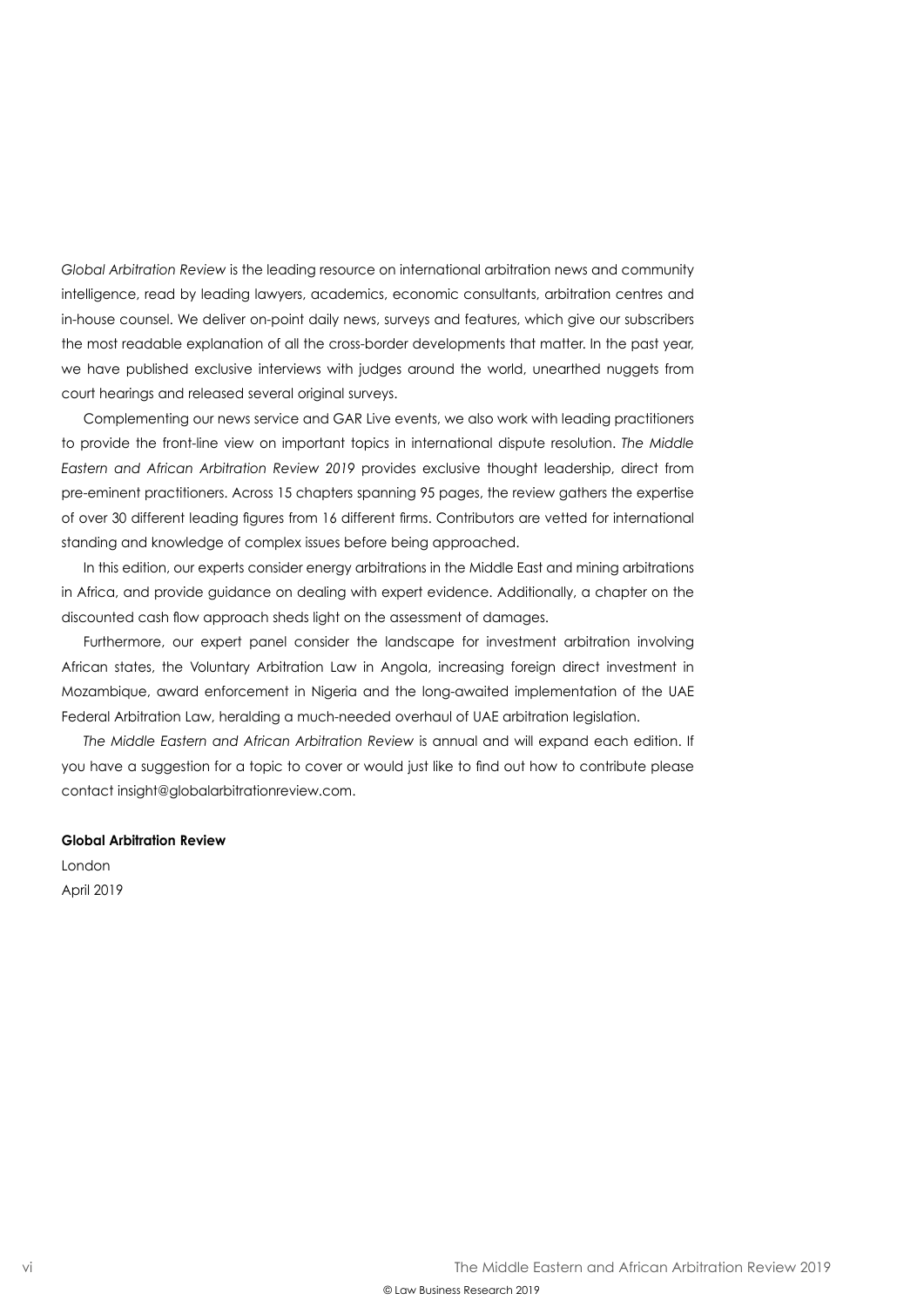### For Beta or Worse: The Small Number that can make a Big Difference to Valuation and Damages Assessments

## **Steve Harris, James Church-Morley, Ting Ting Liew and Quan Wei Koa**

FTI Consulting

#### **Introduction**

Assessments of damages are often based on the discounted cash flow (DCF) approach. Under the DCF approach, a valuer measures the present value of the future cash flows that a business, project or asset will earn, or would have earned in a given scenario. A valuation under the DCF approach is, in the simplest terms, a two-stage process:

- the forecast of a central estimate of the future net cash flows for the business, project or asset in question; and
- the application of an appropriate discount rate to those forecasts, to convert the forecast cash flows to a monetary sum as at the date of valuation.

The application of a discount rate is necessary to reflect two factors. The first factor is the time value of money (for example, a dollar received today is worth more than a dollar to be received a year from now). The second factor is uncertainty or risk in relation to the estimate of cash flows forecast to arise in the future.

The appropriate discount rate should reflect the cost of capital for the asset or business in question. The cost of capital is the rate of return that investors require on a portfolio of all of the company's outstanding debt and equity, and is usually calculated on a post-tax basis, as interest on debt is a tax-deductible expense. It is often referred to as the weighted average cost of capital (WACC), as the company's cost of equity and cost of debt are weighted according to their respective market values.

The results of assessments of damages prepared by valuation experts in the context of disputes can be influenced significantly by the discount rate used in the calculations. It is therefore often necessary for arbitral tribunals to engage actively with expert assessments of the appropriate discount rate to apply.

In this article we explore some of the challenges and considerations in measuring beta, a key component in the formula often used to estimate the cost of equity element of an entity's WACC. As it is not possible (or, we suggest, for most readers, desirable) to consider comprehensively all facets of estimating beta within the confines of this article, we focus on some core concepts that underlie the estimation and use of beta in valuation analyses, and identify some of the key decisions and considerations that valuers (and therefore tribunals) may encounter.

#### **The relevance of beta**

As explained above, the discount rate applied under the DCF approach commonly reflects the valuer's assessment of the cost of debt and the cost of equity applicable to a given asset or business. The return required by providers of debt capital can often be observed relatively simply from the yield on debt instruments issued by the company in question (or similar companies).

However, it can be significantly more challenging to estimate the return required by providers of equity capital, which is not an observable measure. There are several finance models that estimate the return that equity investors require for bearing the risks associated with a given investment. The model most commonly applied in dispute contexts is the capital asset pricing model (CAPM). The CAPM posits that investors require a return, in the form of a risk premium over the risk-free rate (which is often measured with reference to the return on government bonds), to compensate them for taking on additional risks associated with investments in equities. The CAPM further states that for a given security, the risk premium should be increased or decreased by the beta factor (β) which reflects the exposure of said security to 'market' or 'systematic' risk. The CAPM formula is reproduced below:

*Required return =*  $Rf + \beta \times Rm$ 

*where Rf represents the risk-free rate of return and Rm represents the premium required to invest in the equity market over the risk-free rate (also known as the 'equity risk premium').*

Discount rates, and the results of valuation analyses, may be highly sensitive to changes in beta estimates. In Table 1 we show, under a given set of assumptions, the effect of changing only the beta estimate when calculating the present value of a cash flow of US\$100 expected to be received in one, two, five, 10 or 20 years.

| Table 1: Effect of beta when discounting                             |                  |             |             |                   |
|----------------------------------------------------------------------|------------------|-------------|-------------|-------------------|
| Year                                                                 | Cash flow (US\$) | Beta of 1.0 | Beta of 1.5 | <b>Difference</b> |
|                                                                      | 100              | 93          | 91          | $2\%$             |
| 2                                                                    | 100              | 87          | 83          | 5%                |
| 5                                                                    | 100              | 71          | 64          | 11%               |
| 10                                                                   | 100              | 51          | 40          | 21%               |
| 20                                                                   | 100              | 26          | 16          | 37%               |
| Note: We assume a risk-free rate of 2% and an equity risk premium of |                  |             |             |                   |

*5%. The company is assumed to have no debt.*

As the table shows, discounting a cash flow to be received in 10 years using a beta of 1.0 provides a net present value that is over 20 per cent greater than the same analysis using a beta of 1.5. This divergence is even greater when considering cash flows expected to be received further into the future. All else equal, a higher beta estimate will always reduce the result of a DCF valuation, as this means that the providers of equity finance require a greater return (to account for greater anticipated variability of expected future cash flows), meaning that forecast cash flows are discounted using a higher discount rate.

#### **Beta measures exposure to market risks**

A fundamental tenet of most conventional finance theories, including the CAPM, is that investors require a return for exposure to risks that cannot be eliminated by holding a diversified investment portfolio. These risks are known as 'market' or 'systematic' risks.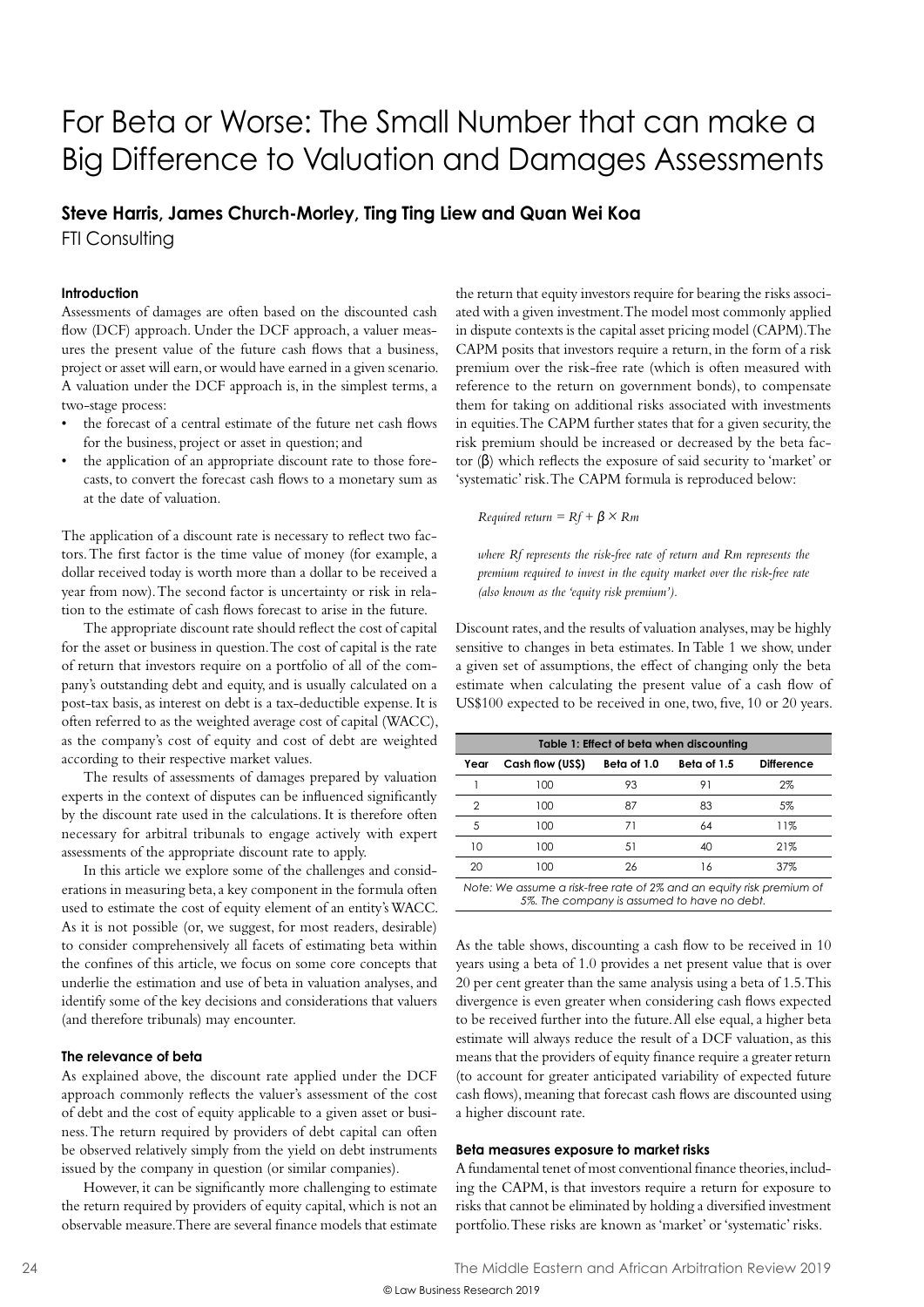Market risks are those that all companies operating in a specific market are subject to. These may include the prospect of variability in investment returns as a result of business cycles, or unexpected fluctuations in interest and inflation rates. All companies are exposed to such risks to differing extents. Beta seeks to measure the extent of the exposure of the company or asset in question to such market risks.

Importantly, beta is not intended to capture risks or uncertainties specific to an individual company, such as the possibility of product failure or unpopularity. This is because while all outcomes, whether specific to the business or related to the overall market, should be considered when projecting expected cash flows, only variability around those expectations that derive from market risk should be taken into account when estimating an appropriate discount rate. Diversified investors do not require compensation for their exposure to uncertainties that are specific to a company, since those uncertainties are diversified away by holding a portfolio of investments.

When estimating beta, it is assumed that the market as a whole has a beta of one. Accordingly, a company with a beta greater than one is more sensitive to market risks and vice versa. All else being equal, if the market moves by 1 per cent, the share price of a company with a beta of 1.5 would be expected to move on average by 1.5 per cent in the same direction. In theory, 'the market' should constitute every asset within the economy. In practice, valuers measure beta with reference to a diversified stock market index (such as the the S&P 500 in the United States).

As a component of CAPM, beta is required to be a forwardlooking measure. It reflects the expected future sensitivity of a business or security to market risks, relative to that of the market as a whole. However, as those expectations cannot be directly observed, beta estimates are normally determined with reference to historical data. Specifically, valuers undertake a statistical analysis that measures the correlation between the movement of a company's historical share price and the movement of a stock market index over a given period of time. In Table 2 we present the result of such an analysis for four prominent companies operating in two contrasting industries, based on weekly data over the two-year period leading up to 11 January 2019.

| Table 2: 2YW equity beta, interactive media and beverage industry,<br>11 January 2019 |                   |               |  |
|---------------------------------------------------------------------------------------|-------------------|---------------|--|
| Interactive media                                                                     | Facebook<br>1 29  | Google<br>124 |  |
| Beverage                                                                              | Coca-Cola<br>0.60 | Pepsi<br>0.58 |  |
| Source: Capital IQ                                                                    |                   |               |  |

Table 2 shows that the historical beta observed for Coca-Cola and Pepsi are significantly lower than those observed for Facebook and Google, indicating that the share prices of these established companies in the beverage industry are less sensitive to market risk compared to two of the world's largest interactive media and services companies. This is not surprising. One would expect the demand for Coca-Cola or Pepsi's products to be less sensitive to market risk factors than the demand for Facebook or Google's services, as Facebook and Google depend on advertising revenue to generate a return and therefore may be highly affected by business cycles.

#### **Comparing beta for different companies**

If a company is listed on a stock exchange, it is generally possible to observe a historical equity beta on a direct basis by analysing the movement of that company's historical share price in the manner outlined above. However, a company's historical equity beta may be unrepresentative. For example, if a company anticipates (or has recently undergone) a significant change or restructuring, it may be inappropriate to assume that its historical equity beta reflects current expectations of the sensitivity of the company's operations to market risk.

In any event, a company's observed equity beta is only a single data point and may be unrepresentative for the valuer's purposes, particularly bearing in mind the fluctuations that can occur as a result of alternative approaches to the measurement of beta. Furthermore, for unlisted companies it is not possible to observe a historical equity beta on a direct basis. Valuers therefore often also calculate historical equity beta for peer companies deemed to be similar to the subject company in a valuation. This approach assumes that similar market risks are borne by similar companies.

To appropriately compare the observed betas of peer companies, it is necessary to convert the 'equity' beta factors (calculated on the basis of a regression analysis of stock market data), into 'asset' beta factors. An entity's asset beta reflects the exposure of the company's operations to market risk.

The adjustment is applied most commonly to account for the fact that equity investors' perceptions about the riskiness of companies are influenced by their capital structure, because the interests of equity investors are generally subordinated to those of debt investors. In other words, an equity investor will require a higher return to invest in a company that is 90 per cent debt-financed than it would to invest in the same company that was only 10 per cent debt-financed; with higher debt, the risk of bankruptcy, and variability of dividend payments, is higher. Equity betas are therefore influenced by risk factors introduced by factors other than the operations of the company in question. This is not the case for asset betas. Asset betas are therefore the appropriate measure of risk when looking to compare beta across peer companies.<sup>1</sup>

There are various recognised approaches for converting an equity beta to an asset beta. In Table 3, we present asset betas for the companies previously analysed after applying the 'Hamada' formula, which takes into account the proportion of debt and equity financing for a given company and the applicable rate of tax.

| Table 3: 2YW asset beta, interactive media and beverage industry,<br>11 January 2019 |                   |                |  |
|--------------------------------------------------------------------------------------|-------------------|----------------|--|
| Interactive media                                                                    | Facebook<br>1 29  | Google<br>1 24 |  |
| <b>Beverage</b>                                                                      | Coca-Cola<br>0.50 | Pepsi<br>0.48  |  |
| Source: Capital IQ                                                                   |                   |                |  |

Table 3 shows that the asset betas of Facebook and Google are the same as the equity betas that we calculated previously. This is because these companies have not held material levels of debt over the past two years. Coca-Cola and Pepsi have lower asset betas compared to their equity betas. This is because, as explained before, the presence of debt adds to equity investors' perceptions of risk.

#### **Time frames and intervals in beta observations**

We have explained that historical betas are observed with reference to an analysis of movements in the share price for the company (or peer company) in question, relative to movements in a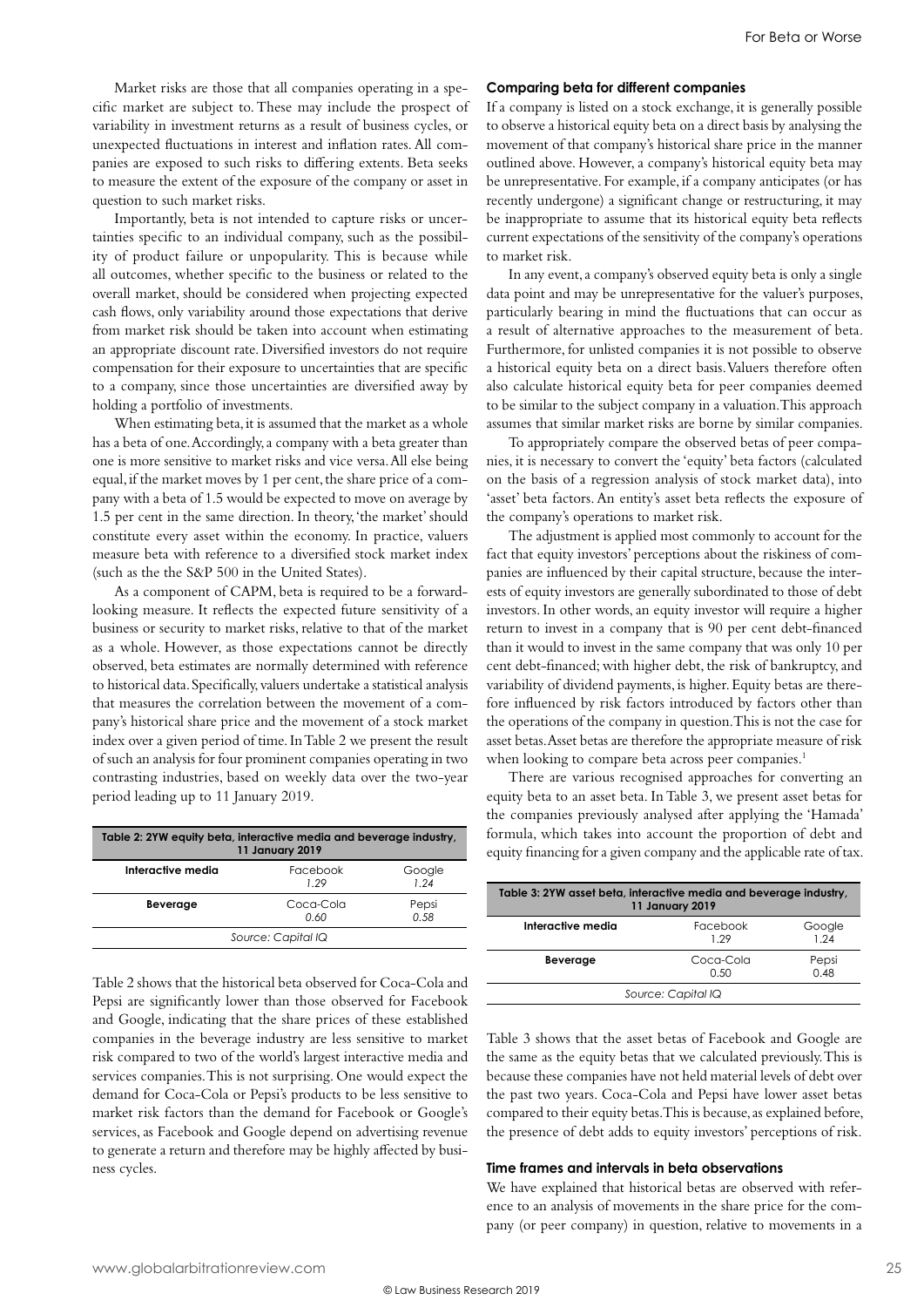stock market index. The valuer must decide how much share price data to include when calculating beta.

Beta is normally estimated using share price data over a period of between two and five years prior to the valuation date. The use of a longer period includes more data points (and therefore provides the potential for more reliable results, in statistical terms), but may not adequately reflect current investor perceptions about exposure to market risk, as the regression analysis weights data across the measurement period equally. As a rule of thumb, longer periods are deployed for companies with stable operations and activities, while shorter periods may be preferred for younger companies, or companies that have undergone significant operational changes.

Valuers must also consider the frequency with which observed returns are measured during the measurement period. Shorter intervals increase the number of data points for the analysis. However, very short intervals (such as daily or hourly) are not typically used, as fluctuations in prices across these short intervals may not accurately reflect the returns associated with holding the shares in question over a longer period. In Table 4, we present equity betas for Facebook, Google, Coca-Cola and Pepsi at 11 January 2019, according to analyses based on a range of measurement periods. We pair two- and three-year measurement periods with weekly return intervals and a five-year estimation period with monthly return intervals. These are common approaches.

| Table 4: Equity beta based on various timeframes and intervals,<br><b>11 January 2019</b> |                   |        |           |       |
|-------------------------------------------------------------------------------------------|-------------------|--------|-----------|-------|
|                                                                                           | Interactive media |        | Beverage  |       |
|                                                                                           | Facebook          | Google | Coca-Cola | Pepsi |
| 2YW Beta                                                                                  | 1 29              | 1 24   | 0.60      | 0.58  |
| <b>3YW Beta</b>                                                                           | 1.25              | 1.23   | በ ለበ      | 0.56  |
| 5YM Beta                                                                                  | 0.70              | 1.07   | 0.57      | 0.68  |
| Source: Capital IQ                                                                        |                   |        |           |       |

Notably, the equity betas of Coca-Cola and Pepsi are broadly constant regardless of the time period analysed, suggesting that the companies' exposure to market risk has been broadly constant over the past five years. However, the equity betas for Facebook and Google are higher when measured over two or three years, suggesting that these companies have become more exposed to market risk in recent years.

The factors described above relate to whether observed betas may be representative for the purpose of estimating a forwardlooking beta in a valuation analysis. Practitioners may also consider the reliability of their results. One method is to review the standard error of betas observed on the basis of a regression analysis. Standard error is a measure of statistical accuracy that provides information about the accuracy with which a sample represents a population. In the case of beta, a greater standard error means that it is more likely that the company's 'true' beta is further away than the result of the calculation than in the case of a lower standard error. By way of example, for a company with beta of 1 and a standard error of 0.2, there is a 95 per cent chance that the company's 'true' beta lies between 0.6 and 1.4.<sup>2</sup> If the standard error was 0.1, there would be a 95 per cent chance that the company's 'true' beta was between 0.8 and 1.2.3

#### **Beta trajectory over time**

As mentioned above, it is often relevant to consider whether a beta estimate based on an analysis of historical data provides a good basis for an estimate of beta for the subject entity in a valuation analysis on a prospective basis. In other words, to ask to what extent can the future be expected to look like the past.

In that regard, it is relevant to note that beta for a given company can change over time. In Table 5, we present two-year, weekly asset betas for each of the subject companies on the last Friday of each quarter between June 2015 and December 2018.

| Table 5: 2YW asset beta based on last Friday of each quarter,<br>June 2015 to December 2018 |                   |        |           |       |  |
|---------------------------------------------------------------------------------------------|-------------------|--------|-----------|-------|--|
|                                                                                             | Interactive media |        | Beverage  |       |  |
| 2YW Beta                                                                                    | Facebook          | Google | Coca-Cola | Pepsi |  |
| $26 -$ Jun-15                                                                               | 0.60              | 1.15   | 0.62      | 0.60  |  |
| $25-$ Sep $-15$                                                                             | 0.77              | 1.37   | 0.58      | 0.51  |  |
| $25$ -Dec-15                                                                                | 0.83              | 1.22   | 0.56      | 0.54  |  |
| $25-Mar-16$                                                                                 | 0.94              | 1.22   | 0.52      | 0.55  |  |
| 24-Jun-16                                                                                   | 0.98              | 1.26   | 0.51      | 0.54  |  |
| $30-Sep-16$                                                                                 | 0.96              | 1.24   | 0.51      | 0.56  |  |
| $30$ -Dec-16                                                                                | 1.06              | 1.26   | 0.54      | 0.52  |  |
| $31-Mor-17$                                                                                 | 1.09              | 1.37   | 0.50      | 0.48  |  |
| 30-Jun-17                                                                                   | 1.15              | 1.39   | 0.49      | 0.48  |  |
| 29-Sep-17                                                                                   | 1.11              | 1.18   | 0.48      | 0.50  |  |
| $29$ -Dec-17                                                                                | 1.13              | 1.23   | 0.44      | 0.40  |  |
| 30-Mar-18                                                                                   | 1.11              | 1.40   | 0.60      | 0.46  |  |
| 29-Jun-18                                                                                   | 1.20              | 1.41   | 0.59      | 0.43  |  |
| 28-Sep-18                                                                                   | 1.26              | 1.43   | 0.55      | 0.40  |  |
| 28-Dec-18                                                                                   | 1.30              | 1.27   | 0.51      | 0.51  |  |
| Source: Capital IQ                                                                          |                   |        |           |       |  |

We observe that the asset beta for each of these companies changes each quarter. However, the extent to which the asset betas have changed over time varies by company. For example, while Facebook's asset beta has risen steadily between mid-2015 and 2018, Google's asset beta has remained more consistent. A valuer may need to assess the implications of such trends when using historical data as the basis for estimating a forward-looking asset beta to apply in a valuation.

In addition, valuers may expect the asset beta for a growing company to converge over time with those of its mature peer companies, perhaps on the basis that over time the cost structures and competitive pressures of the subject company and its peers will align. Adjusting for such factors can be difficult. Sometimes, practitioners apply a 'Blume' adjustment to account for such effects. A Blume-adjusted beta is calculated by giving two-thirds weight to the equity beta and one-third weight to a beta of one.<sup>4</sup> An alternative adjustment that may be applied is known as a 'Vasicek adjustment', which takes into account the beta of selected peer companies and the standard error of those betas.

#### **Days of the week in beta observations**

Having noted that an estimation of beta may be sensitive to both the estimation period and return interval deployed in the regression analysis, the situation is further complicated as the valuer's results may also be affected by the starting point of the analysis. For example, beta estimates can vary significantly depending on the day of the week (or month) that is selected as the reference date for the valuation analysis.

In the tables above, we presented beta for the subject companies on 11 January 2019, a Friday. In Table 6, we show how the beta would have differed if we had used a valuation date on the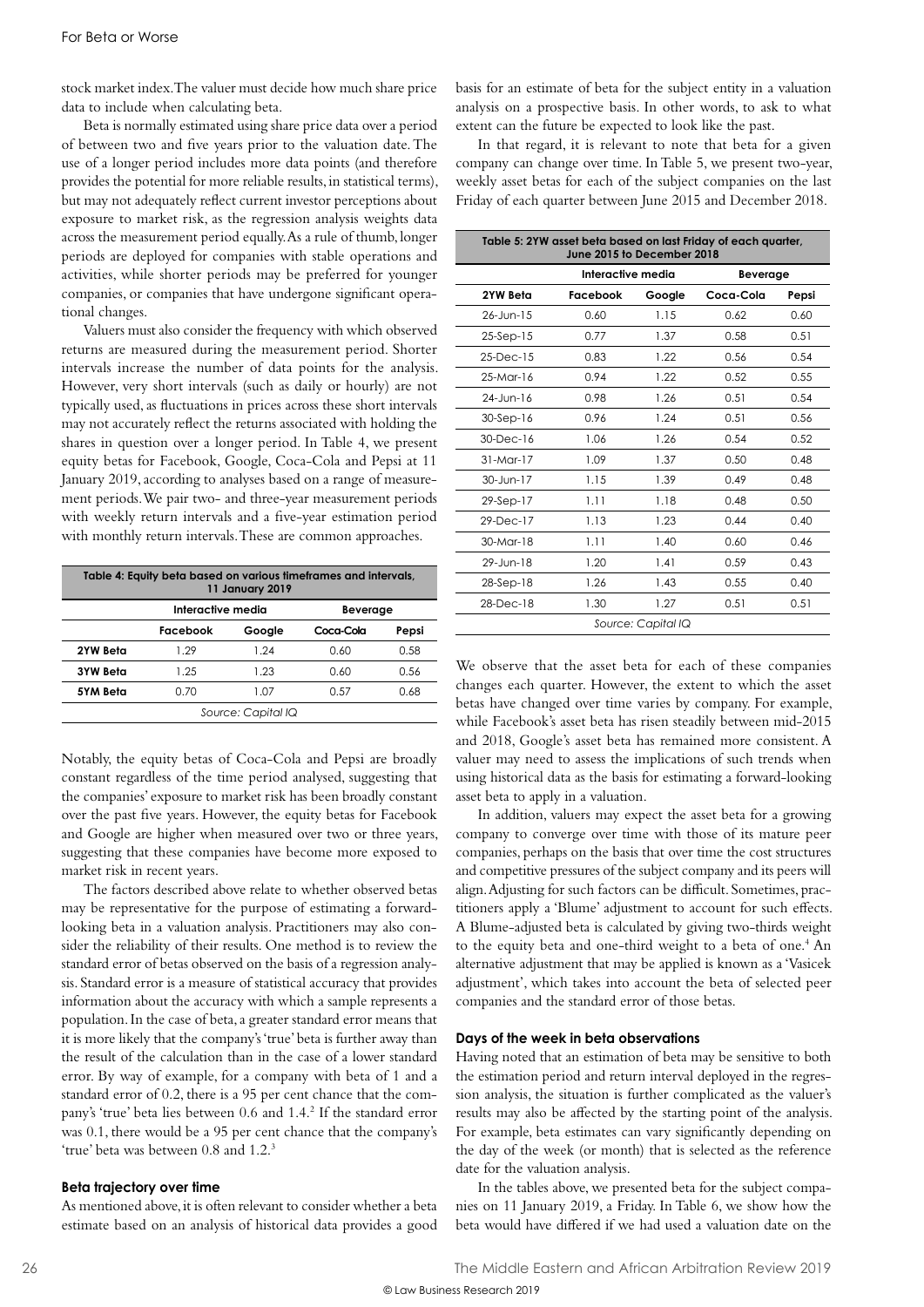other weekdays leading up to that date. Some of the differences are very significant.

| Table 6: 2YW equity beta based calculated on different weekdays,<br>7 January 2019 to 11 January 2019 |                   |        |           |       |  |
|-------------------------------------------------------------------------------------------------------|-------------------|--------|-----------|-------|--|
|                                                                                                       | Interactive media |        | Beverage  |       |  |
| 2YW Beta                                                                                              | Facebook          | Google | Coca-Cola | Pepsi |  |
| 7 Jan 2019 (Mon)                                                                                      | 1.02              | 1.38   | O 46      | 0.34  |  |
| 8 Jan 2019 (Tue)                                                                                      | 1.39              | 1.45   | 0.41      | 0.47  |  |
| 9 Jan 2019 (Wed)                                                                                      | 1.29              | 1.50   | 0.32      | 0.28  |  |
| 10 Jan 2019 (Thu)                                                                                     | 1.07              | 1.39   | 0.57      | 0.53  |  |
| 11 Jan 2019 (Fri)                                                                                     | 1 29              | 1 24   | 0 YU      | 0.58  |  |
| Source: Capital IQ                                                                                    |                   |        |           |       |  |

This phenomenon has been observed for nearly two decades.<sup>5</sup> It is also not limited to instances where betas are based on weekly return intervals, as differences of a similar scale can be observed when betas based on monthly return intervals are recalculated using different days of the month as the starting point for the calculation.

Data providers such as Bloomberg typically estimate beta using data as at the close of the return interval; that is, on Friday for beta based on weekly returns, and on the last day of the month for beta based on monthly returns. The use of Friday for weekly return intervals is sometimes said to be applied on the basis that the share price of a stock at the end of the week reflects information that has become known during the course of the week. However, this logic does not explain the use of the last day of the month as the starting point for beta calculations based on monthly return intervals.

Overall, there appears to be no clear consensus as to reasons why the differences arise. Nevertheless in some cases, it is a factor that valuers need to be aware of, and to consider whether the results of their valuations are affected by variations arising from the starting dates applied in their calculations.

#### **Conclusion**

In this article we explained that beta is an input in the CAPM formula often used by valuers in damages contexts to estimate the cost of equity component of the discount rate applied in a DCF valuation. Beta reflects equity investors' expectations, at the valuation date, as to the extent to which the future operating cash flows of the business, project or asset in question will be exposed to market risks. These are risks that cannot be diversified away by holding a portfolio of investments.

We explored available methods to measure beta, which are based on a quantitative analysis of movements in the share price for the company in question, relative to movements in a stock market index. This analysis alone requires the application of judgment in determining, for example, the time period that is analysed. The comparison of betas across different companies introduces further complexities. More fundamentally, in estimating a beta at the valuation date, the valuer should consider whether observed historical betas are representative of expectations at valuation date.

In some circumstances, the beta used in a valuation can materially affect the outcome of the valuation. As such, the estimation of beta is an exercise that often warrants care and attention. Ultimately, the correct approach will depend on the specific circumstances of the valuation. The most effective analysis will be based on a logical and consistent approach, in which the valuer's choices and assumptions are – as far as possible – consistent with both the market data that is available and the facts of the case.

#### *The authors would like to thank John Lisle of FTI Consulting for his comments on this article.*

*The views expressed in this article are those of the authors and not necessarily the views of FTI Consulting Inc, its management, its subsidiaries, its affiliates or its other professionals.* 

#### **Notes**

- As we explain, it is appropriate to compare asset betas between companies (rather than equity betas). However, the CAPM requires an equity beta, applicable to the subject company, to determine the cost of equity. This is calculated by a process known as 're-levering', which is not within the scope of this article.
- 2 Calculated as  $1 \pm (0.2 \times 1.96)$ , on the basis that 95 per cent of a standard normal distribution lies between the values of -1.96 and 1.96.
- 3 Calculated as 1 ± (0.1 x 1.96), on the basis that 95 per cent of a standard normal distribution lies between the values of -1.96 and 1.96.
- 4 The formula for a Blume-adjusted beta is as follows:  $b = 2/3 \times 1/3 \times 1$ .
- 5 McNulty et al. (2002) demonstrated that 'a two-day shift in the sampling day (using Friday's stock prices rather than Wednesday's) to calculate beta [of a UK-based multinational], generated quite different betas of 0.70 and 1.41'. Source: 'What's your real cost of capital', McNulty et al., October 2002, *Harvard Business Review*.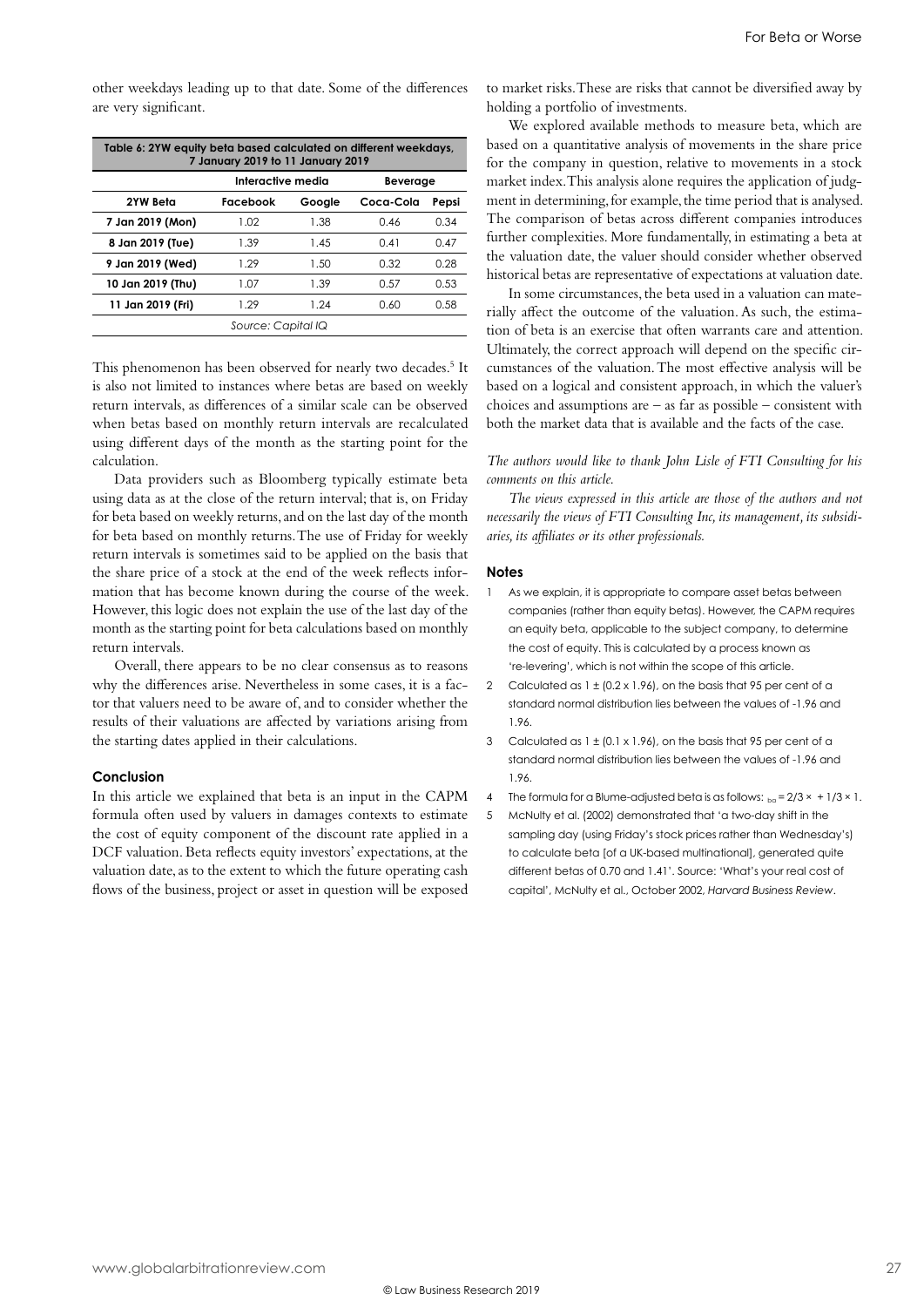

**Steve Harris FTI Consulting** 





**James Church-Morley** FTI Consulting

James Church-Morley is a senior director in the economic consulting segment at FTI Consulting, based in Dubai. James previously worked in FTI Consulting's Singapore and London offices. James has over seven years of experience in a financial and accounting context, with over four specialising in the quantification of economic losses in contentious contexts. James' areas of expertise include the identification and valuation of lost profits, and the valuation of shares and businesses in contentious and non-contentious contexts. James holds a BA (Hons) in Japanese and history from the School of Oriental Studies, University of London. He is a chartered accountant, and ICAS Tax Professional.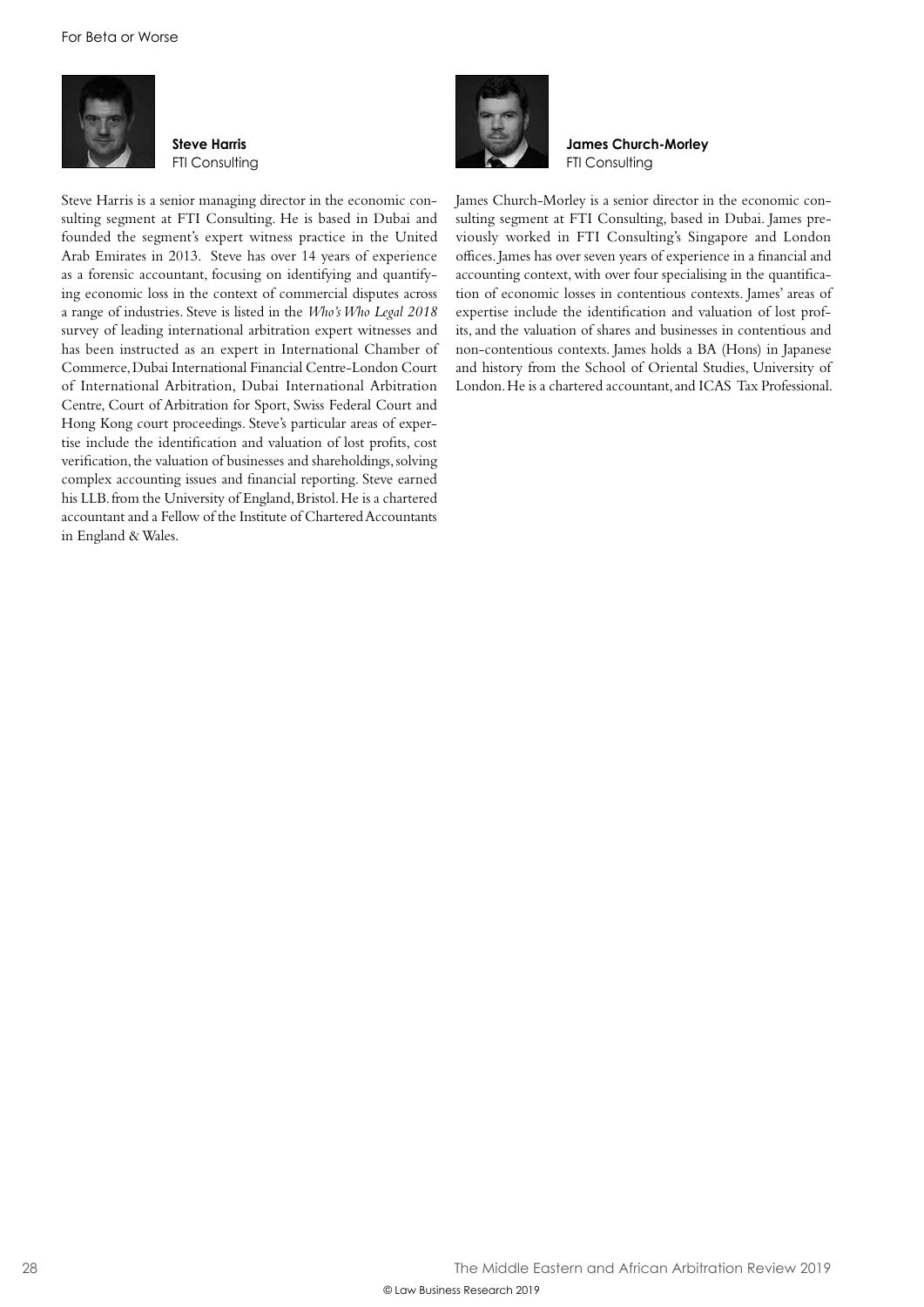

**Ting Ting Liew FTI Consulting** 

chartered accountant qualification.

Ting Ting Liew is a senior consultant in the economic consulting segment at FTI Consulting, based in Singapore and Hong Kong. Ting Ting has experience performing valuations of businesses and financial analysis in a variety of contexts including breach of contracts and shareholder disputes. Ting Ting holds a BSocSc. (Honours) in economics with a minor in English language from the National University of Singapore and is currently awaiting her



**Koa Quan Wei FTI Consulting** 

Quan Wei is a Consultant in the economic consulting segment at FTI Consulting, based in Singapore. Quan Wei completed his tertiary studies in National University of Singapore and holds a double degree in Economics and Biomedical Engineering. Quan Wei is currently pursuing the chartered financial analyst qualification.

FТ CONSULTING

PO Box 71253, Office 804, Level 8 South Tower Emirates Financial Towers Dubai International Financial Centre Dubai United Arab Emirates Tel: +971 4 437 2100 Fax: +971 4 437 2199

**Steve Harris**  steve.harris@fticonsulting.com

**James Church-Morley** james.church-morley@fticonsulting.com

**Ting Ting Liew** tingting.liew@fticonsulting.com

**Koa Quan Wei** quanwei.koa@fticonsulting.com

www.fticonsulting.com

FTI Consulting, Inc is a global business advisory firm dedicated to helping organisations protect and enhance enterprise value in an increasingly complex legal, regulatory and economic environment. FTI Consulting professionals, who are located in all major business centres throughout the world, work closely with clients to anticipate, illuminate and overcome complex business challenges in areas such as investigations, litigation, mergers and acquisitions, regulatory issues, reputation management and restructuring. The FTI Consulting economic and financial consulting practice provides detailed damages and valuation calculations for arbitration or litigation. Our work is based on economic, accounting and finance evidence, that we analyse in order to quantify the financial effects of the alleged actions of the parties. Our reports are prepared in a fashion that is easily understood by judges and arbitrators. From 2013 to 30 September 2018, our senior experts have submitted more than 1,400 expert reports and have collectively testified more than 425 times.

Our testifying experts have significant experience in delivering clear and concise opinion evidence in arbitral and judicial hearings. We have extensive industry experience in oil and gas, electric power, pharmaceuticals, healthcare, telecommunications, media and entertainment, transportation, financial services, transfer pricing, intellectual property and mining and extractive industries. The *Who's Who Legal 2019* survey of leading expert witnesses in commercial arbitration identified that FTI has maintained its position as the pre-eminent firm globally, with 53 of experts listed coming from FTI (or its subsidiary, Compass Lexecon) – more than four times the next listed consulting firm. More information can be found at www.fticonsulting.com.